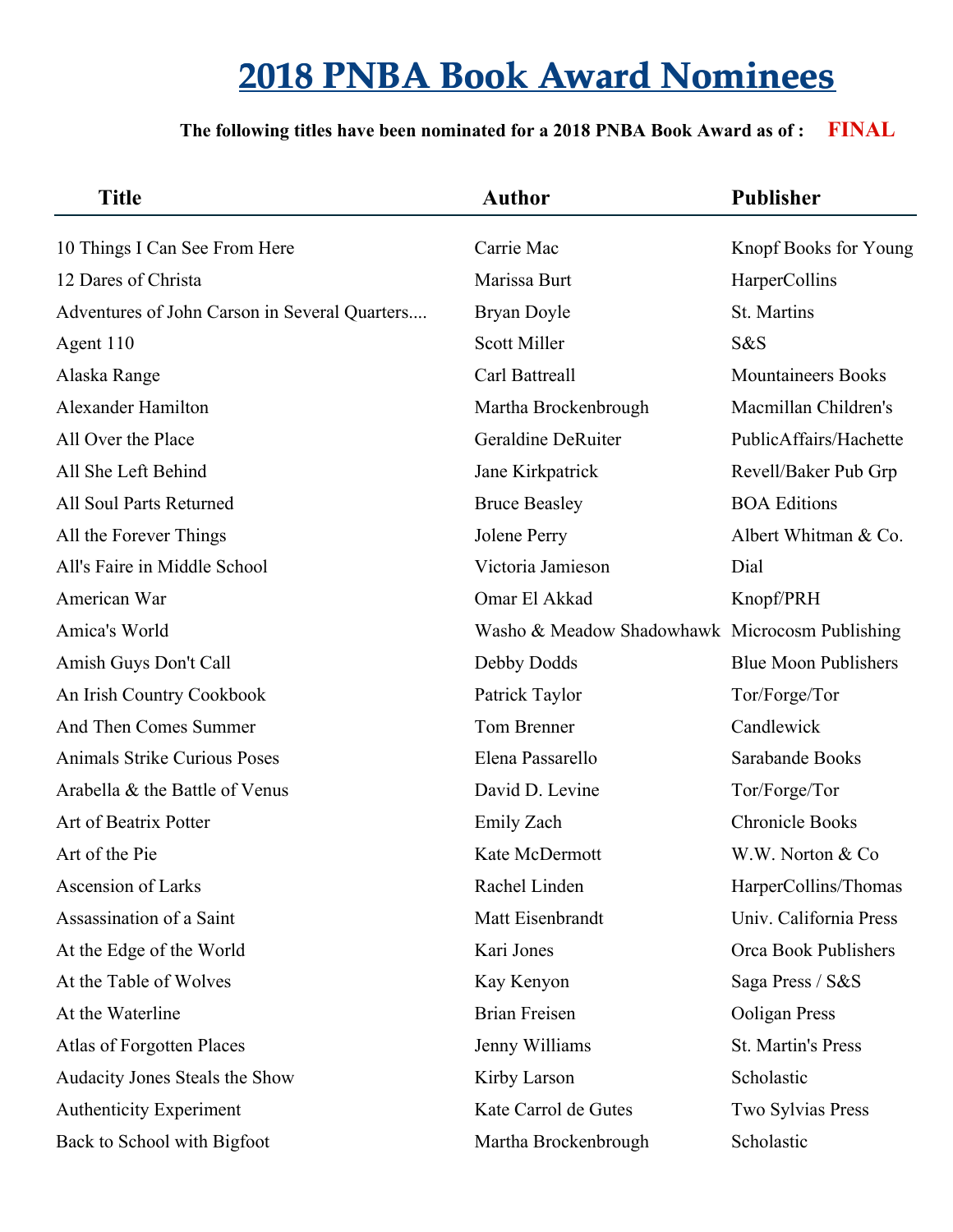| <b>Title</b>                                 | <b>Author</b>                 | <b>Publisher</b>                |
|----------------------------------------------|-------------------------------|---------------------------------|
| <b>Bad Seed</b>                              | Jory John                     | HarperCollins                   |
| Bartholomew Buggins: A Zombie With Different | <b>Crystal Marcos</b>         | <b>Cat Marcs Publishing</b>     |
| <b>Bear Counts</b>                           | Karma Wilson                  | Little Simon                    |
| Bear's Life                                  | Ian McAlister & Nicholas Read | Orca Book Publishers            |
| Bigfoot/Sasquatch Resurgence of Native Amer  | Leon Pfaller                  | Sasquatch Zone Pub              |
| <b>Billions of Bricks</b>                    | Kurt Cyrus                    | Christy Ottaviano Bks.          |
| <b>Birds of Pacific Northwest</b>            | Tim Blount & John Shewey      | <b>Timber Press</b>             |
| Bit of Candy in Hard Times                   | <b>Blaine Beveridge</b>       | <b>Promontory Press</b>         |
| Bleed, Blister, Puke & Purge                 | J. Marin Younker              | <b>Zest Books</b>               |
| Blood on the Beach                           | Sarah Harvey & Robin          | Orca Book Publishers            |
| <b>Bloom of Bones</b>                        | Allen Morris Jones            | Ig Publishing                   |
| Bob and Joss Get Lost!                       | Peter McCleery                | HarperCollins                   |
| <b>Bob Stevenson</b>                         | Richard Wiley                 | <b>Bellevue Literary Press</b>  |
| Bold Women in Montana History                | Beth Judy                     | <b>Mountain Press</b>           |
| <b>Bonaventure Adventures</b>                | Rachelle Delaney              | PRHC Young Readers              |
| Bonnie and Clyde: Resurrection Road          | Clark Hays & Kathleen McFall  | <b>Pumpjack Press</b>           |
| Boo Who?                                     | <b>Ben Clanton</b>            | Candlewick                      |
| Book of Joan                                 | Lidia Yuknavitch              | HarperCollins                   |
| <b>Book of Mistakes</b>                      | Corinna Luyken                | Penguin Young Readers           |
| <b>Boomer's Bucket List</b>                  | Sue Pethick                   | Kensington Publishing           |
| <b>Boundless Books</b>                       | Postertext                    | <b>Chronicle Books</b>          |
| <b>Boy</b>                                   | <b>Blake Nelson</b>           | Simon Pulse                     |
| <b>Brave Deeds</b>                           | David Abrams                  | <b>Black Cat/Grove Atlantic</b> |
| Breaking the Trance                          | George T. Lynn & Cynthia C.   | <b>Central Recovery Press</b>   |
| <b>Brief History of Surfing</b>              | Matt Warshaw                  | <b>Chronicle Books</b>          |
| <b>Broad Strokes</b>                         | Lisa Congdon, illus.          | <b>Chronicle Books</b>          |
| <b>Burning World</b>                         | <b>Isaac Marion</b>           | Atria Books/S&S                 |
| By Gaslight                                  | <b>Steven Price</b>           | Farrar, Straus and Giroux       |
| Caca Dolce: Essays from a Lowbrow Life       | Chelsea Martin                | Soft Skull                      |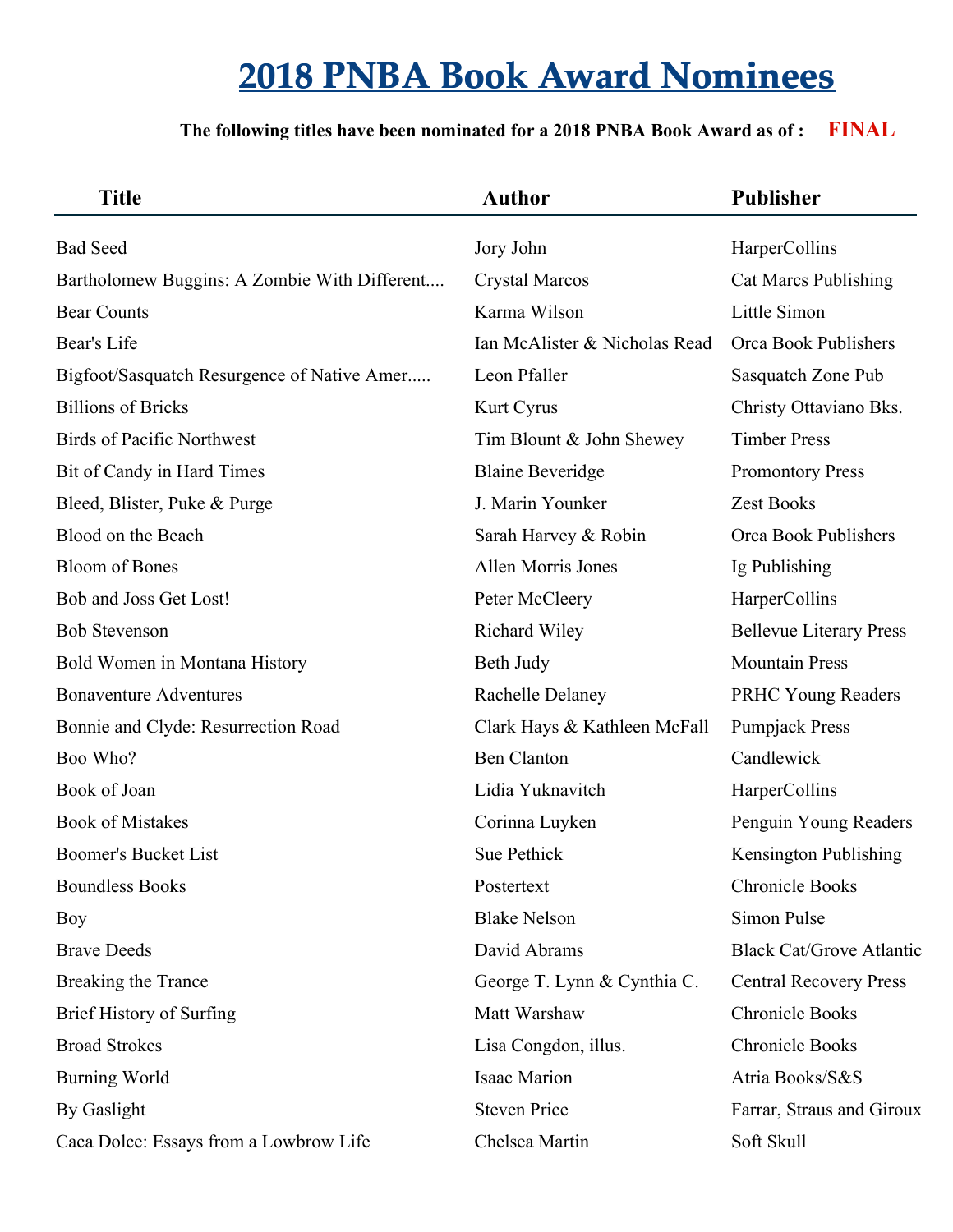| <b>Title</b>                                      | <b>Author</b>                                    | <b>Publisher</b>               |
|---------------------------------------------------|--------------------------------------------------|--------------------------------|
| Can Your Smartphone Change the World?             | <b>Erinne Paisley</b>                            | Orca Books                     |
| Carson Crosses Canada                             | Linda Bailey / Kass Reich                        | PRHC Young Readers             |
| Cathadeus                                         | Jeff J. Peters                                   | Wise Ink Creative              |
| Chibi Samurai Wants a Pet                         | Sanae Ishida                                     | <b>Sasquatch Books</b>         |
| Chicken Who Saved Us                              | Kristin Jarvis Adams                             | <b>Behler Pubs</b>             |
| Child Finder                                      | Rene Denfeld                                     | HarperCollins/Harper           |
| Children's Garden                                 | Carole Lex Schaefer & Pierr                      | <b>Sasquatch Books</b>         |
| Christian Bend                                    | Karen Spears Zacharias                           | <b>Mercer University Press</b> |
| Christmas for Bear                                | <b>Bonny Becker</b>                              | Candlewick                     |
| City of Weird                                     | Gigi Little, ed                                  | <b>Forest Avenue Press</b>     |
| Cleo Edison Oliver in Persuasion Power            | Sundee T. Frazier                                | Scholastic                     |
| <b>Clockwork Dynasty</b>                          | Daniel Wilson                                    | Doubleday/Penguin              |
| <b>Coast Range</b>                                | Nick Neely                                       | <b>Counterpoint Press</b>      |
| Colors of the West                                | Molly Hashimoto                                  | <b>Mountaineers Books</b>      |
| Common Dragonflies & Damselflies of Pacific Coast | James S. Walker                                  | <b>Cave Art Press</b>          |
| Compromised                                       | James R. Scarantino                              | Midnight Ink/Llewellyn         |
| Cozy Classics: Wonderful Wizard of Oz             | Holman Wang                                      | <b>Chronicle Books</b>         |
| Crane Girl                                        | Curtis Manley, illus by Lin Wang Lee & Low Books |                                |
| Criminal Zoo                                      | Sean McDaniel                                    | <b>Rare Bird Books</b>         |
| Damaged Goods                                     | Jennifer Bardsley                                | Month9Books                    |
| Dangerous to Know                                 | Renee Patrick                                    | Tor/Forge/Tor                  |
| Darkansas                                         | Jarret Middleton                                 | Dzanc Books                    |
| Day Santa Stopped Believing in Harold             | Maureen Fergus/Cale Atkinson                     | PRHC Young Readers             |
| Dead Feminists                                    | Chandler O'Leary                                 | <b>Sasquatch Books</b>         |
| Dead Go To Seattle                                | Vivan Faith Prescott                             | Red Hen Press                  |
| Death: An Oral History                            | Casey Jarman                                     | Zest Books                     |
| Deliverance Mary Fields                           | Miantae Metcalf McConnell                        | Huzzah Publishing              |
| Dial Em for Murder                                | Marni Bates                                      | <b>Adams Media/Merit Press</b> |
| Digital Storm                                     | Benjamin Gorman                                  | Not a Pipe Publishing          |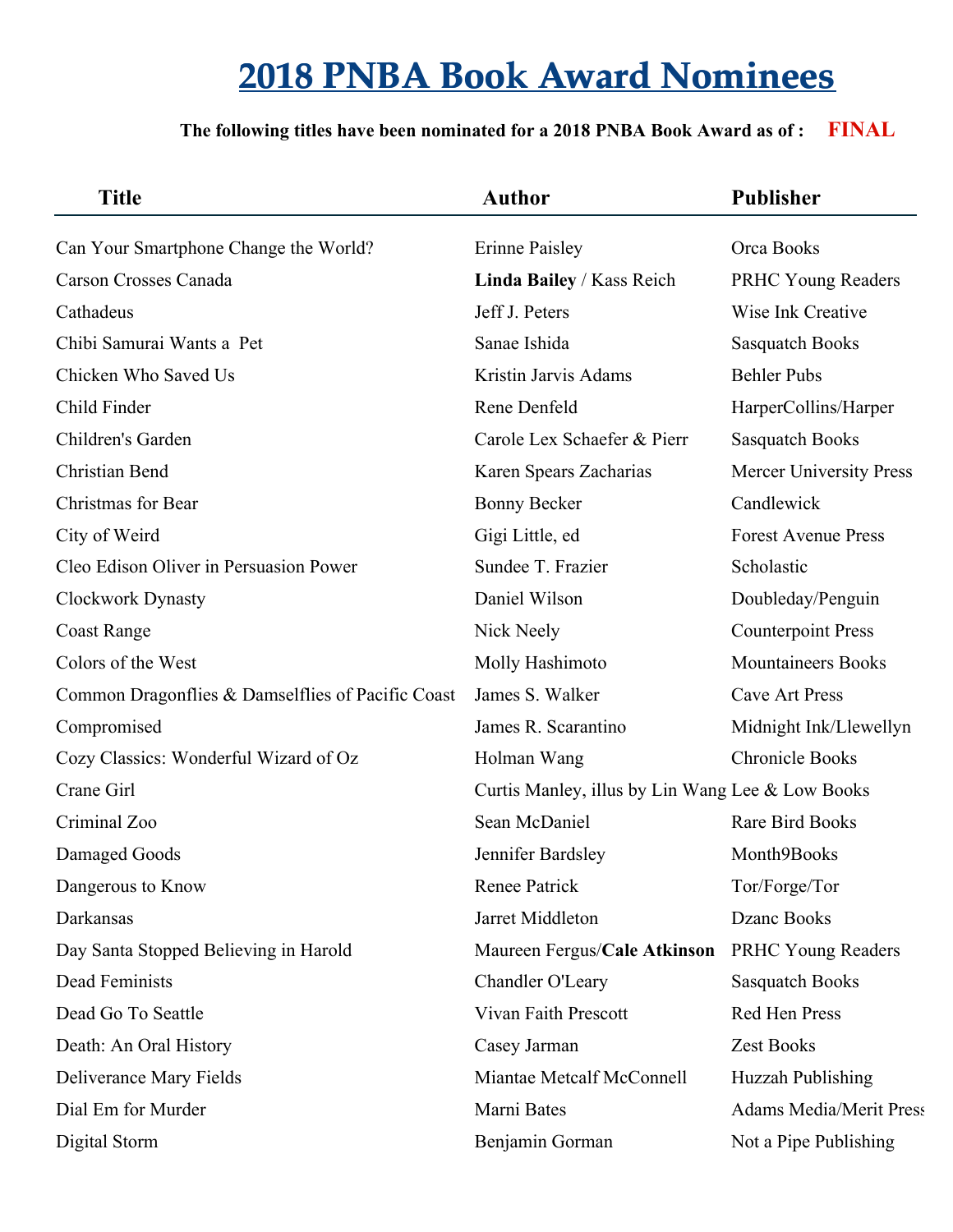| <b>Title</b>                                    | <b>Author</b>                | <b>Publisher</b>               |
|-------------------------------------------------|------------------------------|--------------------------------|
| Dire King                                       | William Ritter               | Algonquin Young Reader         |
| Disenchanted: Trials of Cinderella 2            | Megan Morrison               | Scholastic                     |
| Dishing Up the Dirt                             | Andrea Bemis                 | Harper Wave                    |
| Disrupter                                       | Arwen Elys Dayton            | <b>Delacorte Press</b>         |
| Dog Man Unleashed                               | Dav Pilkey                   | Scholastic                     |
| Dog Night at the Story Zoo                      | Dan Bar-el / Vicki Nerino    | PRHC Young Readers             |
| Dolce Vita Confidential                         | Shawn Levy                   | W.W. Norton                    |
| Done Thing                                      | <b>Tracy Manaster</b>        | Adams Media/Tyrus Bool         |
| <b>Dormouse Dreams</b>                          | Karma Wilson                 | Hyperion                       |
| Dragon's Prosterity                             | Kandi J. Wyatt               | Kandi Wyatt                    |
| Dragons and Marshmallows                        | Asia Citro                   | Innovation Press/Legato        |
| Dreadnought                                     | <b>April Daniels</b>         | <b>Diversion Books</b>         |
| <b>Dream Sweet Dreams</b>                       | Kristy Kurjan                | <b>KPO Creative LLC</b>        |
| Du Iz Tak?                                      | Carson Ellis                 | Candlewick                     |
| Dungeness                                       | Karen Polinsky               | Bedazzled Ink Publishing       |
| <b>Easy Soups</b>                               | <b>Ivy Manning</b>           | <b>Chronicle Books</b>         |
| <b>Echoes of Memory</b>                         | Alex Kahler                  | Simon Pulse                    |
| Edgar and Lucy                                  | Victor Lodato                | St. Martins                    |
| Edge of Everything                              | Jeff Giles                   | <b>Bloomsbury Children's</b>   |
| Edge of Morning                                 | Jacqueline Keeler            | <b>Torrey House</b>            |
| Elly and the Smelly Sneaker                     | Leslie Gorin                 | <b>Sterling Publishing</b>     |
| <b>Engagement Organizing</b>                    | <b>Matt Price</b>            | University of British          |
| Enzo and the Fourth of July Races               | Garth Stein                  | HarperCollins Children's       |
| Evelyn Cameron: Photographer on Western Prairie | Lorna Milne                  | <b>Mountain Press</b>          |
| Even Superheroes Have To Sleep                  | Sara Crow                    | Doubleday Books Young          |
| Everyday Magic                                  | Stacey Zink (Emily Albright) | <b>Adams Media/Merit Press</b> |
| Exo                                             | Fonda Lee                    | Scholastic                     |
| <b>Fashion Committee</b>                        | Susan Juby                   | <b>PRHC Young Readers</b>      |
| Feath in a Darkening Mist                       | Iona Whishaw                 | TouchWood Editions             |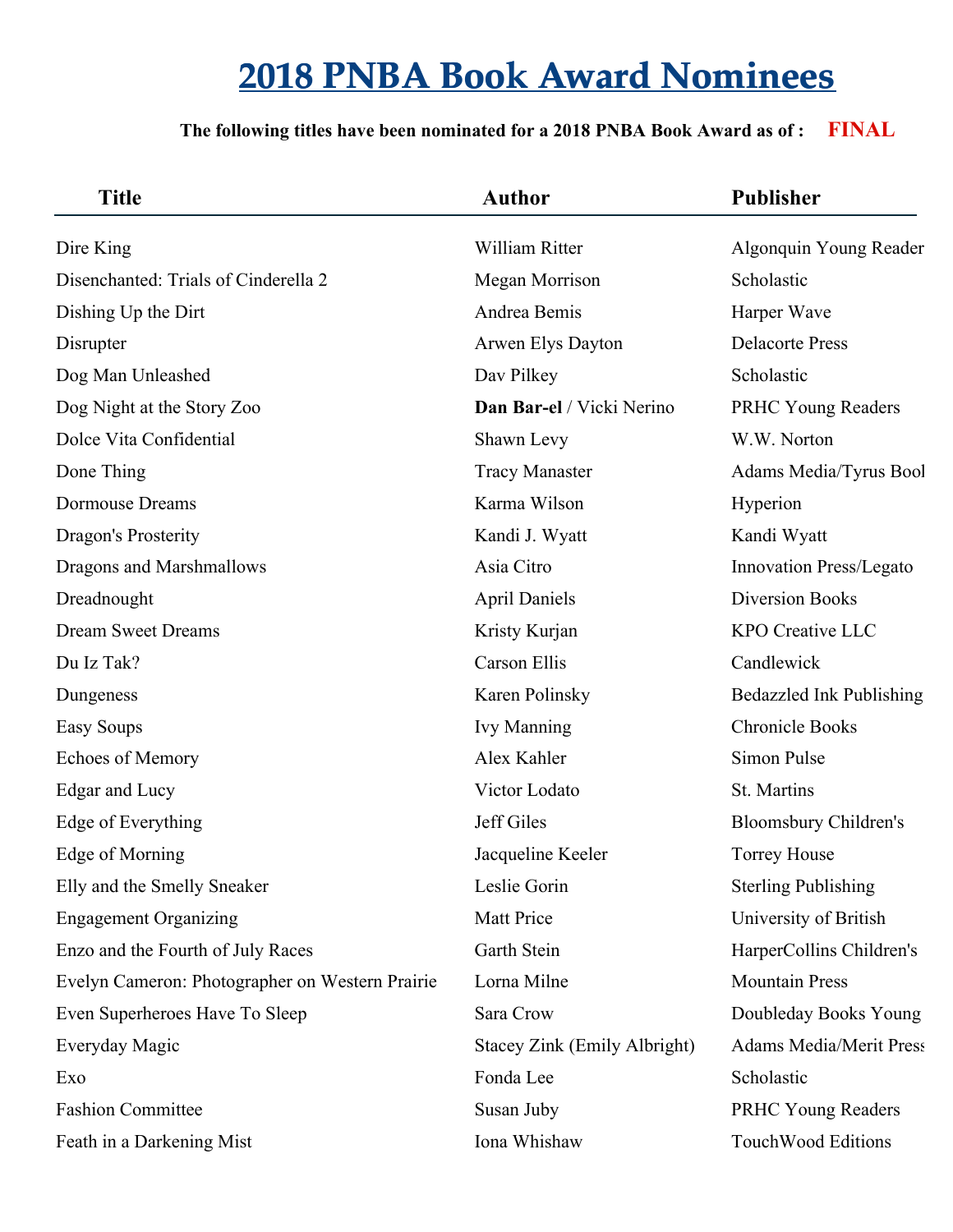| <b>Title</b>                                    | <b>Author</b>            | <b>Publisher</b>          |
|-------------------------------------------------|--------------------------|---------------------------|
| Ferocious                                       | Paula Stokes             | Tor/Forge/Tor             |
| Fetch                                           | Nicole J. Georges        | Houghton Mifflin Harcou   |
| Field of Fire                                   | Marc Cameron             | Kensington Publishing     |
| Fire in the Heart: A Memoir of Friendship, Loss | Mary Emerick             | Skyhorse/Arcade           |
| Fire!! The Zora Neale Hurston Story             | Peter Bagge              | Drawn & Quarterly         |
| <b>Fish Market</b>                              | Lee van der Voo          | St. Martins               |
| Fishing With Hyenas                             | Theresa Mathews          | Dancing Moon Press        |
| Flesh of the Blood                              | E.A. Channon             | Createspace               |
| Floret Farm's Cut Flower Garden                 | Erin Benzakein           | Chronicle                 |
| <b>Floret Farms</b>                             | Erin Benzakein           | <b>Chronicle Books</b>    |
| Following Fifi                                  | John Crocker, MD         | Pegasus Books             |
| Football Girl                                   | Thatcher Heldring        | <b>Delacorte Press</b>    |
| Forbidden Temptation of Baseball                | Dori Jones Yang          | <b>SparkPress</b>         |
| <b>Forest Communities</b>                       | Whizpops                 | <b>Mountain Press</b>     |
| Forever Spy                                     | Jeffrey Layton           | Kensington Pub. Grp.      |
| Found and the Lost: Collected Novellas          | Ursula K. LeGuin         | Saga Press / S&S          |
| Found: A Life in Mountain Rescue                | <b>Bree Loewen</b>       | <b>Mountaineers Books</b> |
| Fox & the Jumping Contest                       | Corey R. Tabor           | HarperCollins             |
| Frank the Seven-Legged Spider                   | Michaele Razi            | <b>Sasquatch Books</b>    |
| Freebird                                        | Jon Raymond              | <b>Graywolf Press</b>     |
| From a Place Far Away                           | <b>Margaret Anderson</b> | <b>Lychgate Press</b>     |
| Garrington Garden                               | Benjamin Lederer         | <b>Ink Water Press</b>    |
| Gather the Daughters                            | Jennie Melamed           | Little, Brown             |
| Gators & Taters                                 | Elaine Ambrose           | Mill Park Publishing      |
| Gene Machine                                    | Bonnie Rochman           | Farrar, Straus and Giroux |
| George and Lizzie                               | Nancy Pearl              | S&S/Touchstone            |
| Gift of Knowledge                               | Virginia R. Beavert      | U of Washington Press     |
| Gifted                                          | John Daniel              | <b>Counterpoint Press</b> |
| Girl Who Wouldn't Die                           | Randall Platt            | Skyhorse Publishing       |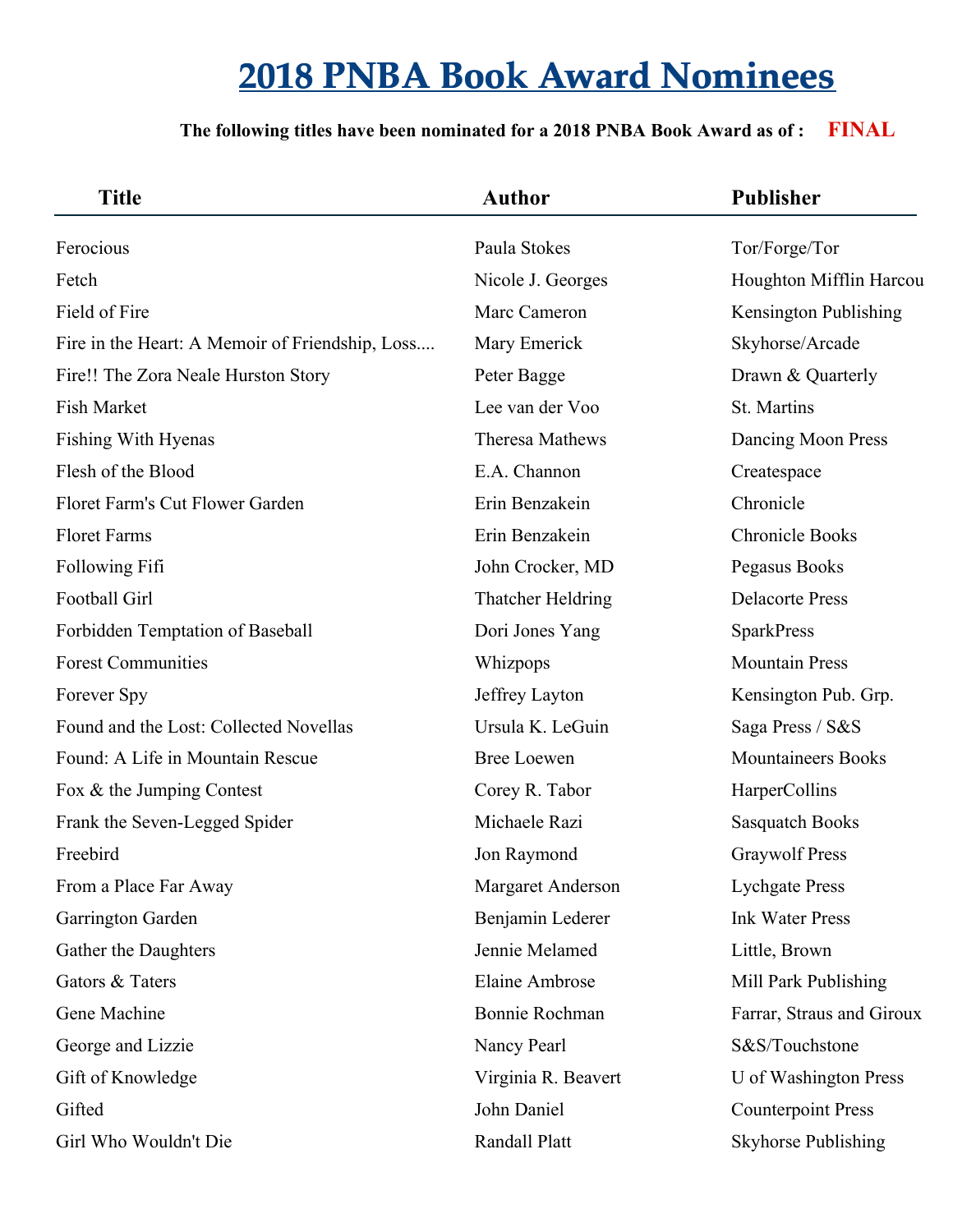| <b>Title</b>                                | <b>Author</b>                  | <b>Publisher</b>               |
|---------------------------------------------|--------------------------------|--------------------------------|
| Giving Ground                               | Lynn M. Knapp                  | The Poetry Box                 |
| Goblins of Bellwater                        | Molly Ringle                   | Central Ave. Publishing        |
| Going Green                                 | Heather S. Ransom              | Not a Pipe Publishing          |
| Gone to Pot                                 | Jennifer Craig                 | <b>Second Story Press</b>      |
| Good for Nothing Button (Elephant & Piggie) | <b>Charise Mericle Harper</b>  | Hyperion Books for             |
| Goodnight, L.A.                             | Kent Hartman                   | Da Capo Press                  |
| Growing a Revolution                        | David Montgomery               | W.W. Norton                    |
| Guardians of the Gryphon's Claw             | Todd Caigi Gallicano           | Delacorte Books Young          |
| Guide to Freshwater Fishes of Oregon        | Douglas Markle                 | <b>OSU</b> Press               |
| Heads & Tails                               | Carli Davison                  | <b>Chronicle Books</b>         |
| Henny, Penny, Lenny, Denny and Mike         | Cynthia Rylant                 | <b>Beach Lane Books</b>        |
| Herbert's First Halloween                   | Cynthia Rylant / Steven Henry, | <b>Chronicle Books</b>         |
| Hidden Palms                                | Harry Bryant (Mark Teppo)      | <b>ROTA Books</b>              |
| High                                        | Ingrid Walker                  | U of Washington Press          |
| High as the Heavens                         | Kate Breslin                   | <b>Bethany House</b>           |
| Hiking From Portland to the Coast           | James D. Thayer                | <b>OSU</b> Press               |
| Hitler Saved My Life                        | Jim Riswold                    | Regan Arts                     |
| Hola and Goodbye                            | Donna Miscolta                 | Carolina Wren Press            |
| Hooper's Revolution                         | Dennie Wendt                   | <b>Unnamed Press</b>           |
| Hope of Another Spring                      | Barbara Johns                  | U of Washington Press          |
| Hot Season                                  | <b>Susan Defreitas</b>         | <b>Harvard Square Editions</b> |
| House of Furies                             | Madeleine Roux                 | HarperCollins                  |
| House of Water                              | Matthew Nienow                 | Alice James Books              |
| How To Be Everything                        | Emilie Wapnick                 | HarperOne/HarperCollins        |
| Hunt of the Dragon                          | C.C. Humphreys                 | PRHC Young Readers             |
| Hunting the Northern Character              | <b>Tony Penikett</b>           | Purich Books/UBC               |
| I Am Fartacus                               | Mark Maciejewski               | Aladdin/S&S                    |
| I Got a New Friend                          | Karl Newsom Edwards            | Knopf Books for Young          |
| I Want to Be a Reader!                      | <b>Mark Powers</b>             | <b>Blue Manatee Press</b>      |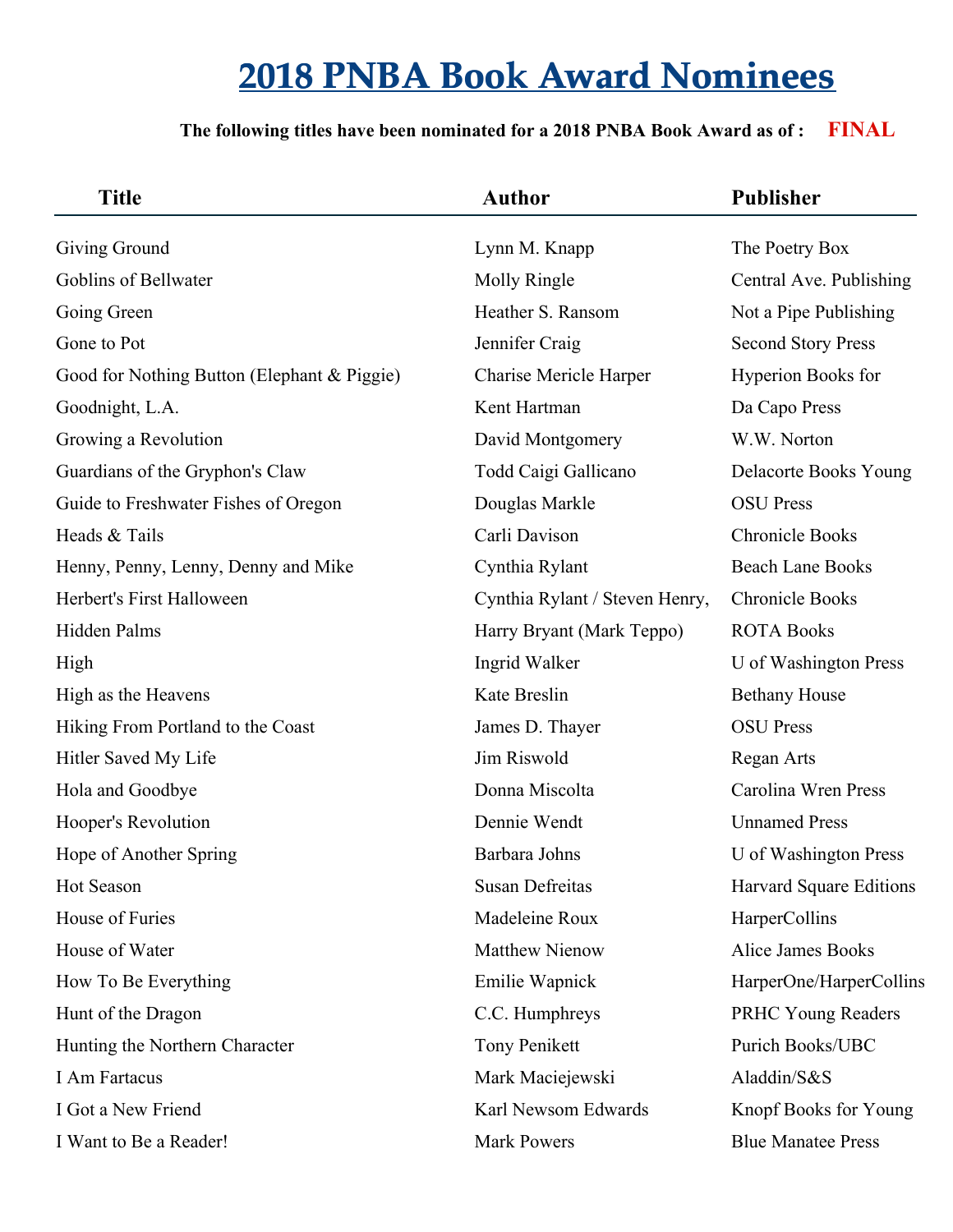| <b>Title</b>                                     | <b>Author</b>              | <b>Publisher</b>          |
|--------------------------------------------------|----------------------------|---------------------------|
| I'm Fine, But You appear to Be Sinking           | Leyna Krow                 | Featherproof Books        |
| Ice Bear                                         | Michael Engelhard          | U of Washington Press     |
| Ice Ghosts                                       | Paul Watson                | W.W. Norton               |
| Idaho                                            | Emily Ruskovich            | Random House              |
| If I Had A Little Dream                          | Nina Laden                 | Paula Wiseman Books       |
| Immaculate Collection / Rhododendron & Camellia  | Robert Duncan Gray         | University of Hell Press  |
| In the Red Canoe                                 | Leslie A. Davidson & Laura | Orca Books                |
| Independence Cake                                | Deborah Hopkinson          | Schwartz & Wade Books     |
| Indestructible                                   | John Bruning               | <b>Hachette Books</b>     |
| <b>Invisible Cat Activities</b>                  | Cate Anevski               | <b>Chronicle Books</b>    |
| It Happens All The Time                          | Amy Hatvany                | Atria Books/S&S           |
| It's Great Being a Dad                           | Dan Bar-el / Gina Perry    | <b>PRHC Young Readers</b> |
| Jimmy Buffett                                    | Ryan White                 | S&S/Touchstone            |
| Journey                                          | Robin James, illus         | <b>Sasquatch Books</b>    |
| Just Try to Stop Me                              | Gregg Olsen                | Kensington Pub. Grp.      |
| Karakoram: Climbing Through the Kashmir Conflict | <b>Steve Swenson</b>       | <b>Mountaineers Books</b> |
| Keys to the City                                 | Lisa Schroeder             | Scholastic                |
| Killer in King's Cove                            | Iona Whishaw               | <b>TouchWood Editions</b> |
| Land of Fire                                     | Gary Ferguson              | <b>Timber Press</b>       |
| Larry Gets Lost in Seattle 10th Anniv. Ed.       | John Skewew & Eric Ode     | <b>Sasquatch Books</b>    |
| Last Day on Mars                                 | Kevin Emerson              | HarperCollins             |
| Let's Eat                                        | <b>Kimberley Veness</b>    | Orca Book Publishers      |
| Letter To My Teacher                             | Deborah Hopkinson          | Schwartz & Wade Books     |
| Life                                             | Cynthia Rylant             | <b>Beach Lane Books</b>   |
| Life With Forty Dogs                             | Joseph Robertia            | Graphic Arts Books        |
| Little Blue Chair                                | Cary Fagan / Madeline      | <b>PRHC Young Readers</b> |
| Little White Man                                 | Rick Steber                | Bonanza Publishing        |
| Little Wolf's First Howling                      | Laura McGee Kvasnosky      | Candlewick                |
| Littlest Family's Big Day                        | Emily Winfield Martin      | Random House Books        |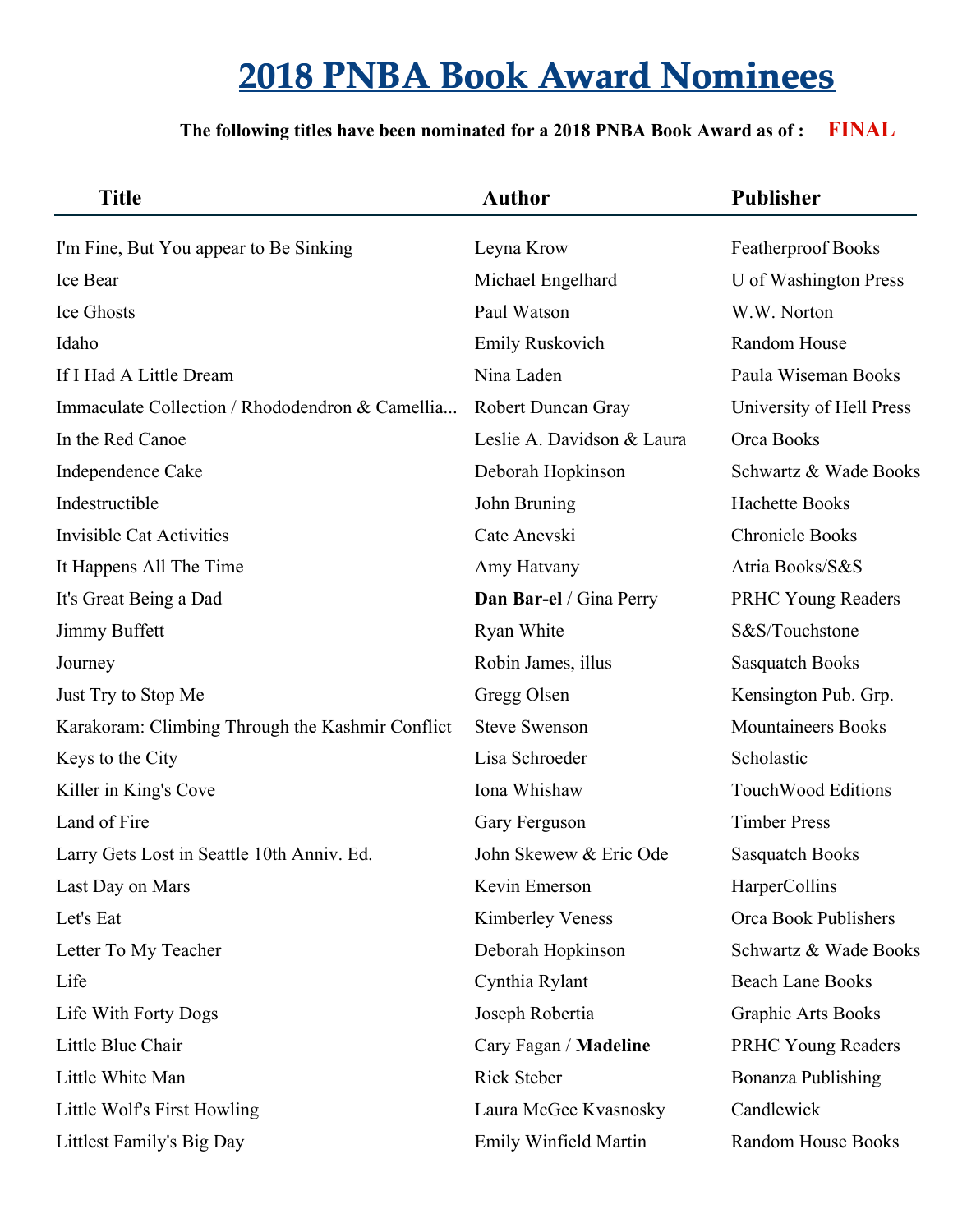| <b>Title</b>                           | <b>Author</b>                  | <b>Publisher</b>             |
|----------------------------------------|--------------------------------|------------------------------|
| LMNO Pea-Quel                          | Keith Baker                    | <b>Beach Lane Books</b>      |
| <b>Looking Glass Friends</b>           | Tal Boldo (pen E.L. Neve)      | CreateSpace                  |
| Lost History of Stars                  | Dave Boling                    | <b>Algonquin Books</b>       |
| Lost Ones                              | Sheena Kamal                   | HarperCollins                |
| Love and Other Consolation Prizes      | Jamie Ford                     | <b>Ballantine Books</b>      |
| Love And Trouble                       | <b>Claire Dederer</b>          | PRH/Knopf                    |
| Love Give Us One Death                 | Jeff P. Jones                  | <b>Texas Review Press</b>    |
| Love-ish                               | <b>Karen Rivers</b>            | Algonquin Young Reader       |
| Love, Santa                            | Lee White, illus./Martha       | Scholastic                   |
| Loved                                  | P.C. & Kristin Cast            | <b>Blackstone Publishing</b> |
| Lucky Supreme: A Novel of Many Crimes  | Jeff Johnson                   | Skyhorse/Arcade              |
| Mabel Opal Pear & the Rules of Spying  | Amanda Hosch                   | Capstone                     |
| Madeleine's Children                   | Sue Peabody                    | Oxford U.P.                  |
| Magic Spell                            | Julie Paschkis                 | S&S Books Young Reade        |
| Make Yourself at Home                  | Morea Seal                     | <b>Sasquatch Books</b>       |
| Mammother                              | Zachary Schomburg              | <b>Featherproof Books</b>    |
| Man Overboard                          | J.A. Jance                     | S&S/Touchstone               |
| Many Reflections of Miss Jane Deming   | J. Anderson Coats              | S&S Children's Publishing    |
| Mercy of the Tide                      | Keith Rosson                   | <b>Meerkat Press</b>         |
| Midnight at the Bright Ideas Bookstore | Matthew Sullivan               | Scribner/S&S                 |
| Minding the Muse                       | Priscilla Long                 | <b>Coffeetown Press</b>      |
| Miss Kopp's Midnight Confessions       | Amy Stewart                    | Houghton Mifflin Harcou      |
| Month of Mondays                       | Joelle Anthony                 | <b>Second Story Press</b>    |
| Moon Chosen                            | P.C. Cast                      | St. Martin's Griffin         |
| More Than Baloons                      | Lorna Crozier, illus. Rachelle | Orca Book Publishers         |
| Motor Mix                              | Rilla Alexander, illus         | <b>Chronicle Books</b>       |
| <b>Mozart's Starling</b>               | Lyanda Lynn Haupt              | Little, Brown                |
| Mr. 60%                                | <b>Clete Barrett Smith</b>     | Crown Books Young            |
| Mud Flats and Fish Camps               | Erin McKittrick                | <b>Mountaineers Books</b>    |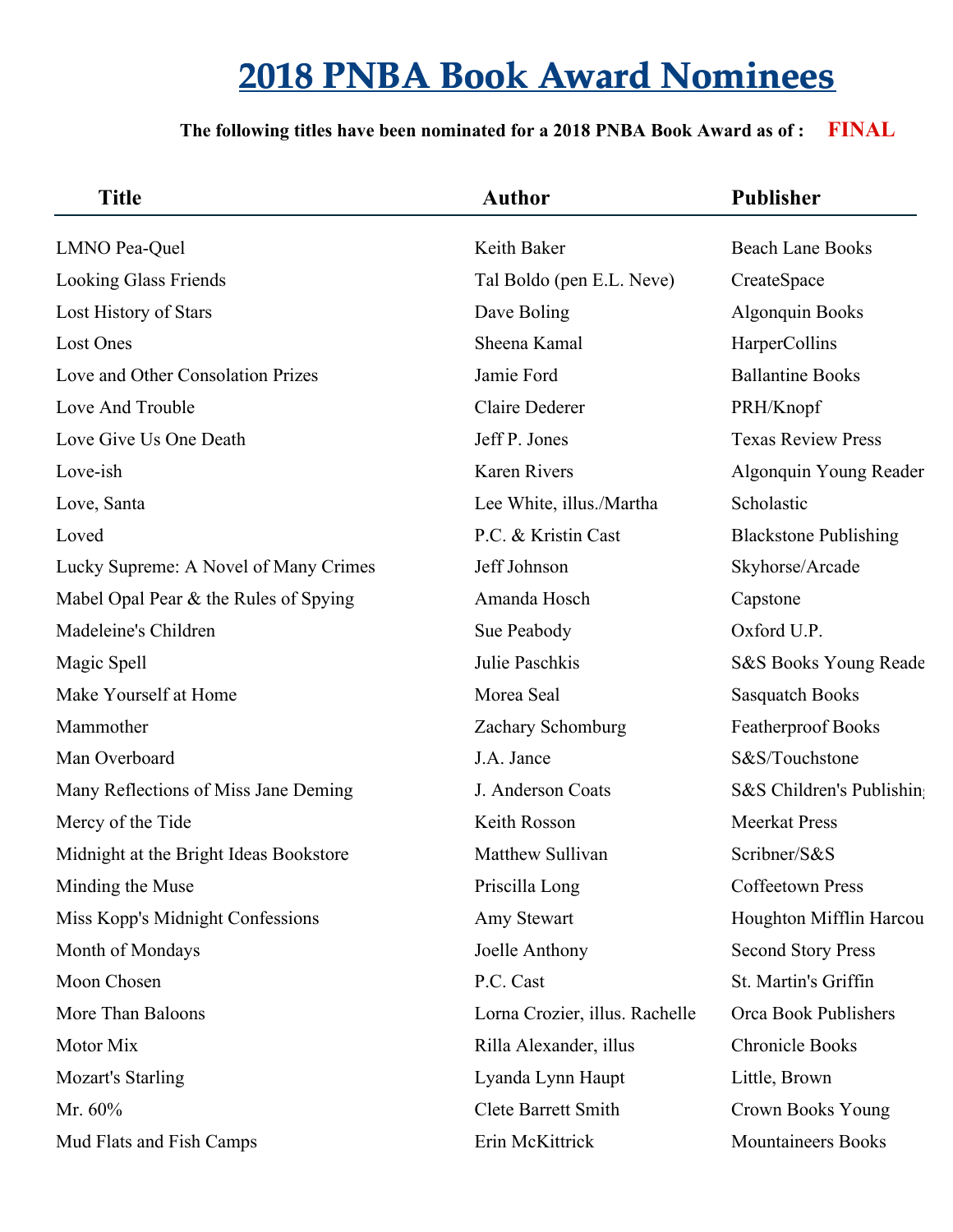| <b>Title</b>                       | <b>Author</b>               | <b>Publisher</b>          |
|------------------------------------|-----------------------------|---------------------------|
| Murder, Magic, and What We Wore    | Kelly Jones                 | Knopf Books for Young     |
| Music of Life                      | Elizabeth Rusch             | Atheneum Books Young      |
| Mutation                           | Roland Smith                | Scholastic                |
| My Beer Year                       | Lucy Burningham             | <b>Roost Books</b>        |
| My Oh My: The Dave Niehaus Story   | <b>Billy Mac</b>            | <b>Sheepdog Press</b>     |
| My Secret Guide to Paris           | Lisa Schroeder              | Scholastic                |
| My Top Secret Dares & Don'ts       | Trudi Trueit                | Aladdin/S&S               |
| Narrow River, Wide Sky             | Jenny Forrester             | <b>Hawthorne Books</b>    |
| Narwhal: Unicorn of the Sea        | <b>Ben Clanton</b>          | PRHC Young Readers        |
| Nat. Hist. PNW Mountains           | Danile Mathews              | <b>Timber Press</b>       |
| Nativity                           | Cynthia Rylant              | <b>Beach Lane Books</b>   |
| Never Quit                         | Jimmy Settle & Don Rearden  | St. Martin's Press        |
| New Ocean                          | Bryn Barnard                | Knopf Books for Young     |
| Night Garden                       | Polly Horvath               | <b>PRHC Young Readers</b> |
| Night I Followed the Dog           | Nina Laden                  | <b>Chronicle Books</b>    |
| No Barriers                        | <b>Buddy Levy</b>           | St. Martin's Press        |
| Nutcracked                         | Susan Adrian                | Random House Books        |
| Oaxaca Stories in Cloth            | Eric Sebastian Mindling     | Thrums Books (IPG)        |
| Of a Feather                       | Michael Daley               | <b>Empty Bowl</b>         |
| Oh, Fudge                          | Nancy Coco                  | Kensington Pub. Grp.      |
| On An Acre Shy of Eternity         | Robert Dash                 | <b>Hyla Press</b>         |
| On the Ragged Edge of Medicine     | Patricia Kullberg           | <b>OSU</b> Press          |
| One Dark Throne                    | Kendare Blake               | HarperCollins             |
| <b>Optimists Die First</b>         | <b>Susin Nielsen</b>        | <b>PRHC Young Readers</b> |
| Other Alcott                       | Elise Hooper                | Wm Morrow/HarperColli     |
| Outside In                         | Jennifer Bradbury           | Atheneum Books Young      |
| Pacific Crest Trail                | Mark Larabee & Barney Scout | Rizzoli Int.              |
| Pacific Northwest Medicinal Plants | <b>Scott Kloos</b>          | <b>Timber Press</b>       |
| Pandas on the Eastside             | Gabrielle Prendergast       | Orca Book Publishers      |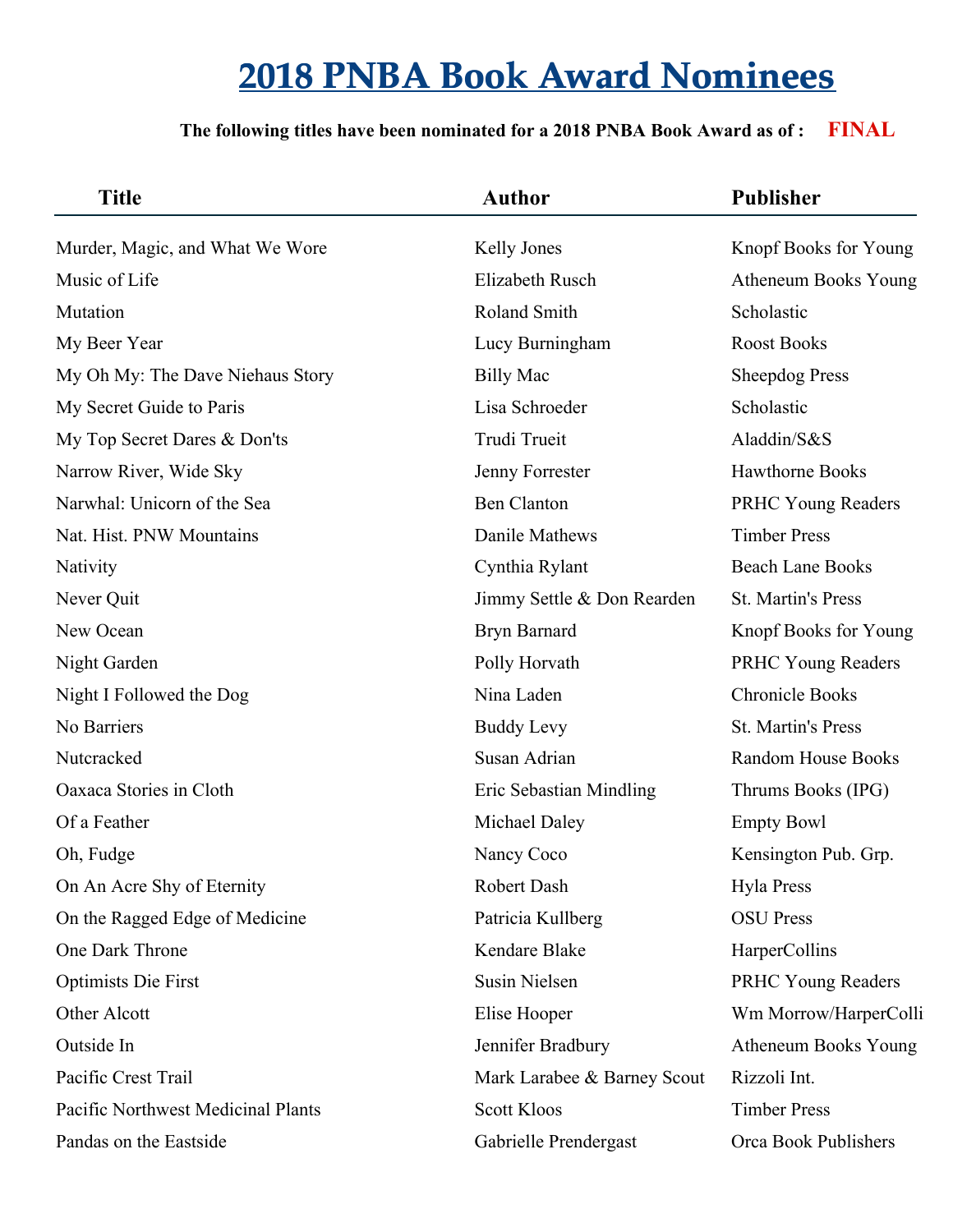| <b>Title</b>                          | <b>Author</b>                | <b>Publisher</b>           |
|---------------------------------------|------------------------------|----------------------------|
| Path Into Darkness                    | Lisa Alber                   | Midnight Ink/Llewellyn     |
| Pawn                                  | Timothy Zahn                 | Tor/Forge/Tor              |
| Peek-a-Moo                            | Nina Laden                   | <b>Chronicle Books</b>     |
| PH: A Novel                           | Nancy Lord                   | <b>Graphic Arts Books</b>  |
| Piano Tide                            | Kathleen Dean Moore          | <b>Counterpoint Press</b>  |
| Planet Jupiter                        | Jane Kurtz                   | Greenwillow/HarperColli    |
| Plants in Disguise                    | Lise Hedegaard & Debi Schmid | <b>Mountain Press</b>      |
| Playing While White                   | David J. Leonard             | U of Washington Press      |
| PNW Veg                               | Kim O'Donnel                 | <b>Sasquatch Books</b>     |
| Poeming Pigeon: Poems from the Garden | Shawn Avenigo Sanders, ed.   | The Poetry Box             |
| Pointe, Claw                          | Amber J. Keyser              | Lerner/Carolrhoda          |
| Poison's Kiss                         | <b>Breena Shields</b>        | Random Hse Books Youn      |
| Portland Then & Now                   | Dan Haneckow                 | Pavilion Books Group/IPC   |
| Portrait of Vengeance                 | <b>Carrie Stuart Parks</b>   | HarperCollins/Thomas       |
| <b>Preservation Pantry</b>            | Sarah Marshall               | Regan Arts                 |
| Princesses, Inc.                      | Mari Mancusi                 | Aladdin/S&S                |
| Principles Behind Flotation           | Alexandra Teague             | <b>Skyhorse Publishing</b> |
| Promise Girls                         | Marie Bostwick               | Kensington Pub.            |
| Propeller Under the Bed               | Eileen Bjorkman              | U of Washington Press      |
| Purveyors and Acquirers               | James D. Macon               | CreateSpace                |
| Race to Pisa                          | <b>Trevor Newland</b>        | <b>Mosaic Press</b>        |
| Rasputin                              | Douglas Smith                | Farrar, Straus and Giroux  |
| <b>Razor Clams</b>                    | David Berger                 | U of Washington Press      |
| Ready or Not!                         | Michelle Tam & Henry Fong    | Andrews McMeel             |
| Really Big Lunch                      | Jim Harrison                 | Grove Atlantic             |
| Reservations                          | Gwen Florio                  | Midnight Ink/Llewellyn     |
| <b>Rights of Nature</b>               | David R. Boyd                | <b>ECW Press</b>           |
| <b>Rolling Blackouts</b>              | Sarah Glidden                | Drawn & Quarterly          |
| Rose City Vice                        | Phil Stanford                | Feral House Pub            |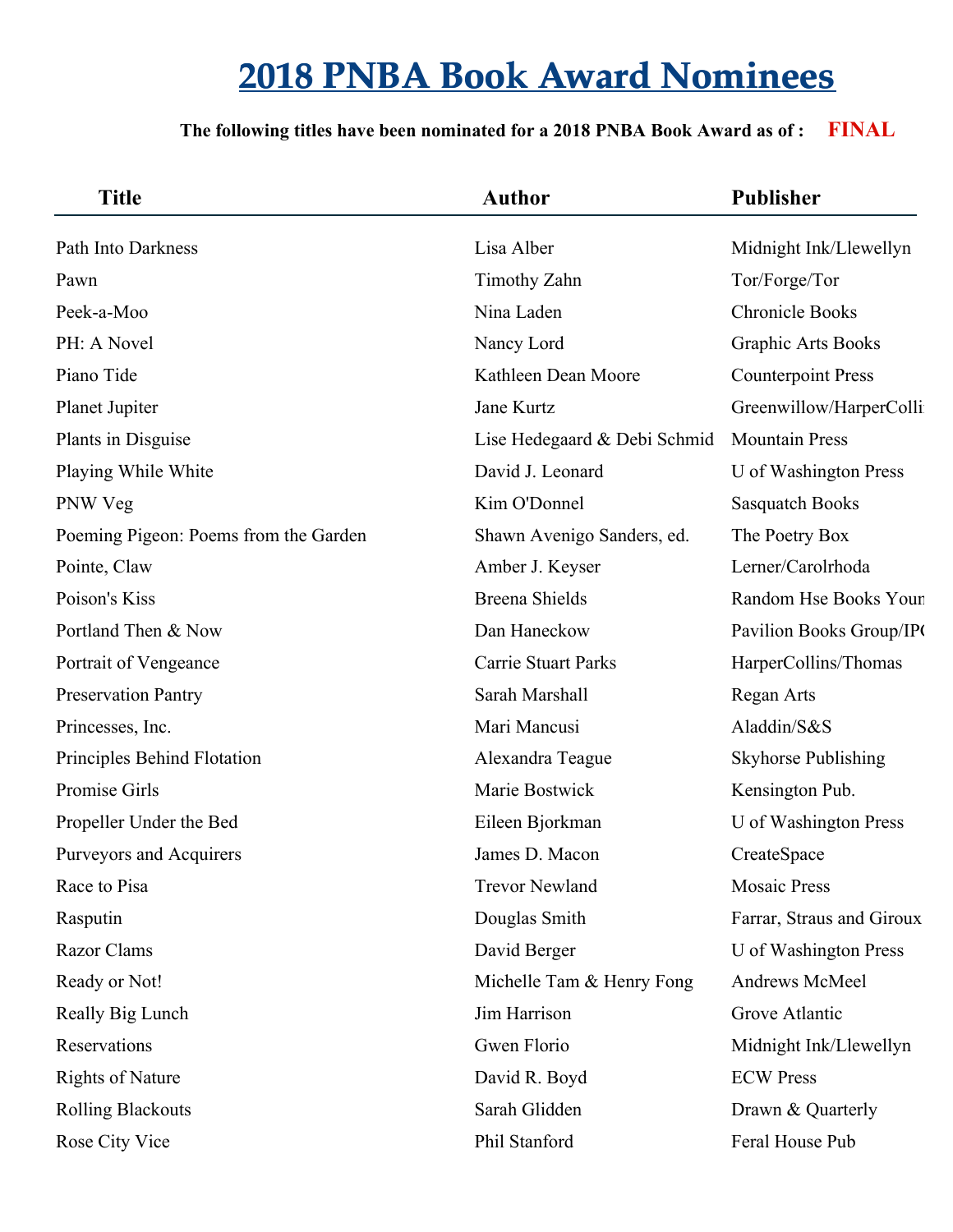| <b>Title</b>                           | <b>Author</b>              | <b>Publisher</b>            |
|----------------------------------------|----------------------------|-----------------------------|
| <b>Rough Crossing</b>                  | <b>Rosemary McGuire</b>    | U. New Mexico Press         |
| Royals                                 | Cedar Sigo                 | <b>Wave Books</b>           |
| <b>Rufus Blasts Off</b>                | Kim T. Griswell            | <b>Sterling Publishing</b>  |
| Saddle Up For Murder                   | Leigh Hearon               | Kensington Publishing       |
| Saints of Rattlesnake Mountain         | Don Waters                 | U of Nevada Press           |
| Saying Good-bye to London              | Julie Burtinshaw           | <b>Second Story Press</b>   |
| Scar Island                            | Dan Gemeinhart             | Scholastic                  |
| Sea Lion                               | Cynthia Rylant             | <b>Beach Lane Books</b>     |
| Search and Rescue                      | Christopher Van Tilburg MD | Falcon                      |
| Season of Sacrifice                    | <b>Bharti Kirchner</b>     | Severn House Pub.           |
| <b>Seattle Public Sculptors</b>        | Fred F. Poyner IV          | McFarland & Co.             |
| <b>Seattle Walks</b>                   | David B. Williams          | U of Washington Press       |
| Secret History of Witches              | Louisa Morgan              | Orbit/Redhook               |
| Secret of Ebbets Field                 | Richard Seidman            | Paloma Books                |
| <b>Seriously Shifted</b>               | Tina Connolly              | Tor/Forge/Tor               |
| <b>Seven Crow Stories</b>              | Robert J. Wiersema         | <b>ChiZine Publications</b> |
| <b>Seven Stitches</b>                  | Ruth Tenzer Feldman        | Ooligan Press               |
| Sgt. Pepper at Fifty                   | Gillian G. Gaar            | <b>Sterling Publishing</b>  |
| Shake a Leg, Egg!                      | Kurt Cyrus                 | <b>Beach Lane Books</b>     |
| Shake, Wiggle & Roll                   | Carli Davison              | <b>Chronicle Books</b>      |
| Sheep Won't Sleep                      | <b>Judy Cox</b>            | Holiday House               |
| Shoe Dog: Young Readers Ed.            | Phil Knight                | Paula Wiseman Books         |
| Siblings $&$ Other Disappointments     | Kait Heacock               | Ooligan Press               |
| <b>Sideways Look at Clouds</b>         | Maria Mudd Ruth            | <b>Mountaineers Books</b>   |
| <b>Simply Styling</b>                  | Kirsten Grove              | <b>Sterling Pub</b>         |
| <b>Sirens</b>                          | Joshua Mohr                | Two Dollar Radio            |
| Sister Day                             | Lisa Mantchev              | Paula Wiseman Books         |
| Six Seasons: A New Way With Vegetables | Joshua McFadden            | Artisan/Workman             |
| <b>Sleeping Beauty</b>                 | Cynthia Rylant             | Disney-Hyperion             |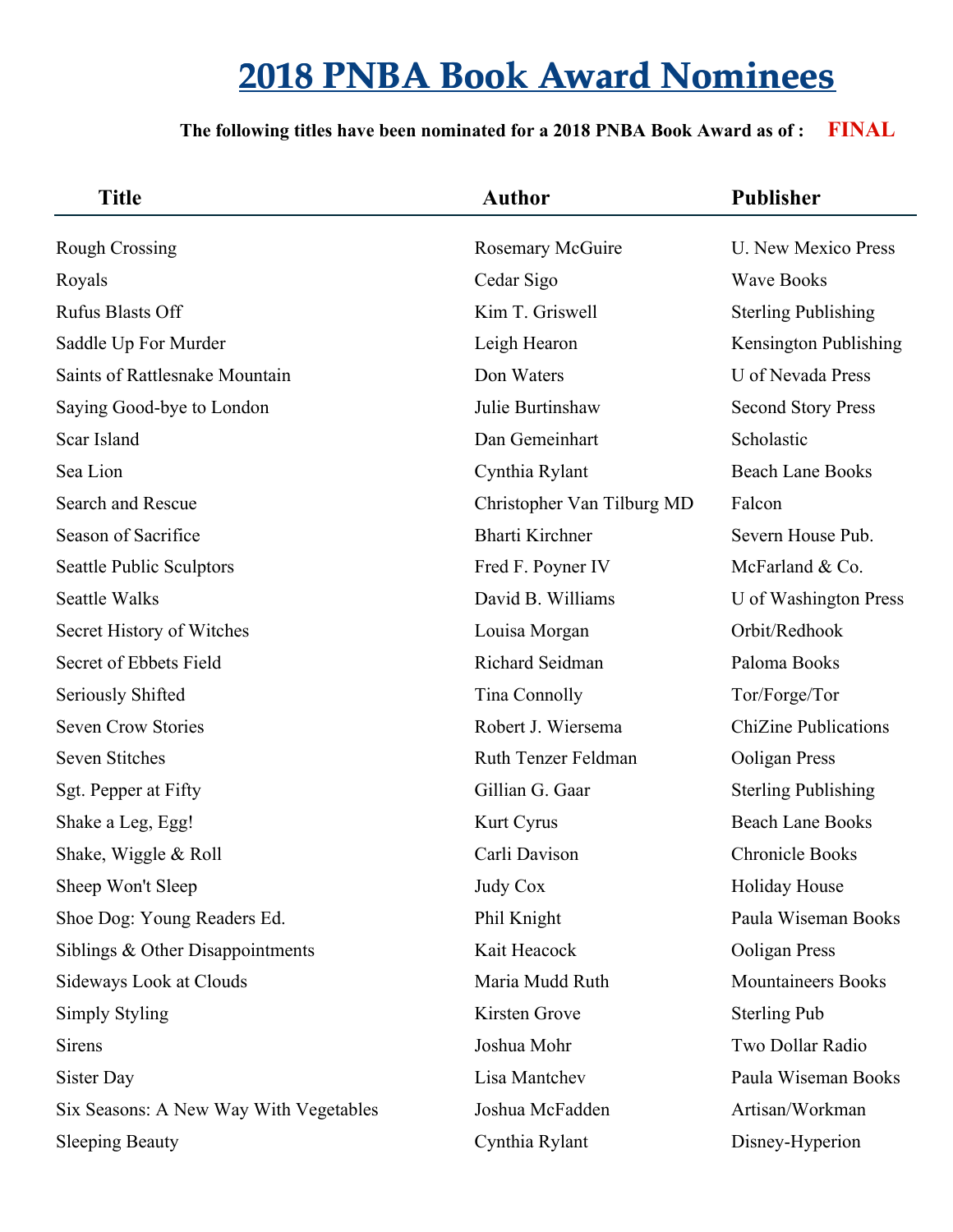| <b>Title</b>                               | <b>Author</b>            | <b>Publisher</b>              |
|--------------------------------------------|--------------------------|-------------------------------|
| Smashie McPerter & Mystery of Missing Goop | N. Griffin               | Candlewick                    |
| Smells Like Finn Spirit                    | Randy Henderson          | Tor/Forge/Tor                 |
| Smoothie Bowls                             | Mary Warrington          | <b>Sterling Publishing</b>    |
| So, You Want To Work With Animals          | J.M. Bedell              | Aladdin/S&S                   |
| Soldier's Sketchbook                       | John Wilson              | PRHC Young Readers            |
| Someone You Love Is Gone                   | Gurjinder Basran         | Penguin Canada                |
| Sovereign                                  | <b>April Daniels</b>     | <b>Diversion Books</b>        |
| Speaking Our Truth                         | Monique Gray Smith       | Orca Books                    |
| Speed of Life                              | J.M. Kelly               | <b>HMH Books Young</b>        |
| Spells: A Novel Within Photographs         | Peter Rock               | <b>Counterpoint Press</b>     |
| Spider and the Fly                         | Claudia Rowe             | William                       |
| Starved                                    | Anne McTiernan, PhD, MD  | <b>Central Recovery Press</b> |
| Stella & the Bubble Man                    | Colleen Clancy Hansen    | Sweetgrassbooks/Farcoun       |
| <b>Stepping Stones</b>                     | <b>Margriet Ruurs</b>    | Orca Book Publishers          |
| <b>Stories From Afield</b>                 | Bruce L. Smith           | U Nebraska/Bison Books        |
| Story of Jezebel                           | Elijah Brubaker          | <b>Uncivilized Books</b>      |
| Strange with Age: Poems                    | <b>Sharon Cumberland</b> | <b>Black Heron Press</b>      |
| Stranger in the Woods                      | Michael Finkel           | PRH/Knopf                     |
| <b>Strong Heart</b>                        | Charlie Sheldon          | <b>Iron Twine Press</b>       |
| Sunny Side Up                              | Matt Holm                | Scholastic                    |
| Super Narwhal & Jelly Jolt                 | <b>Ben Clanton</b>       | PRHC Young Readers            |
| Suspects - A Northwest Murder Mystery      | <b>Ted Haynes</b>        | Robleda Co. Pub.              |
| SWIM: Stories of the Sixties               | Sandra Scofield          | <b>Wellstone Press</b>        |
| Swing It, Sunny                            | Matthew Holm             | Scholastic                    |
| <b>Temporary Refuge</b>                    | Lee Spencer              | Patagonia                     |
| The Flintstones - v1                       | Mark Russell             | DC Comics                     |
| The Talker                                 | Mary Sojourner           | Torrey House Pr.              |
| <b>Think Circles</b>                       | Karen S. Robbins         | Schiffer                      |
| Think Squares                              | Karen S. Robbins         | Schiffer                      |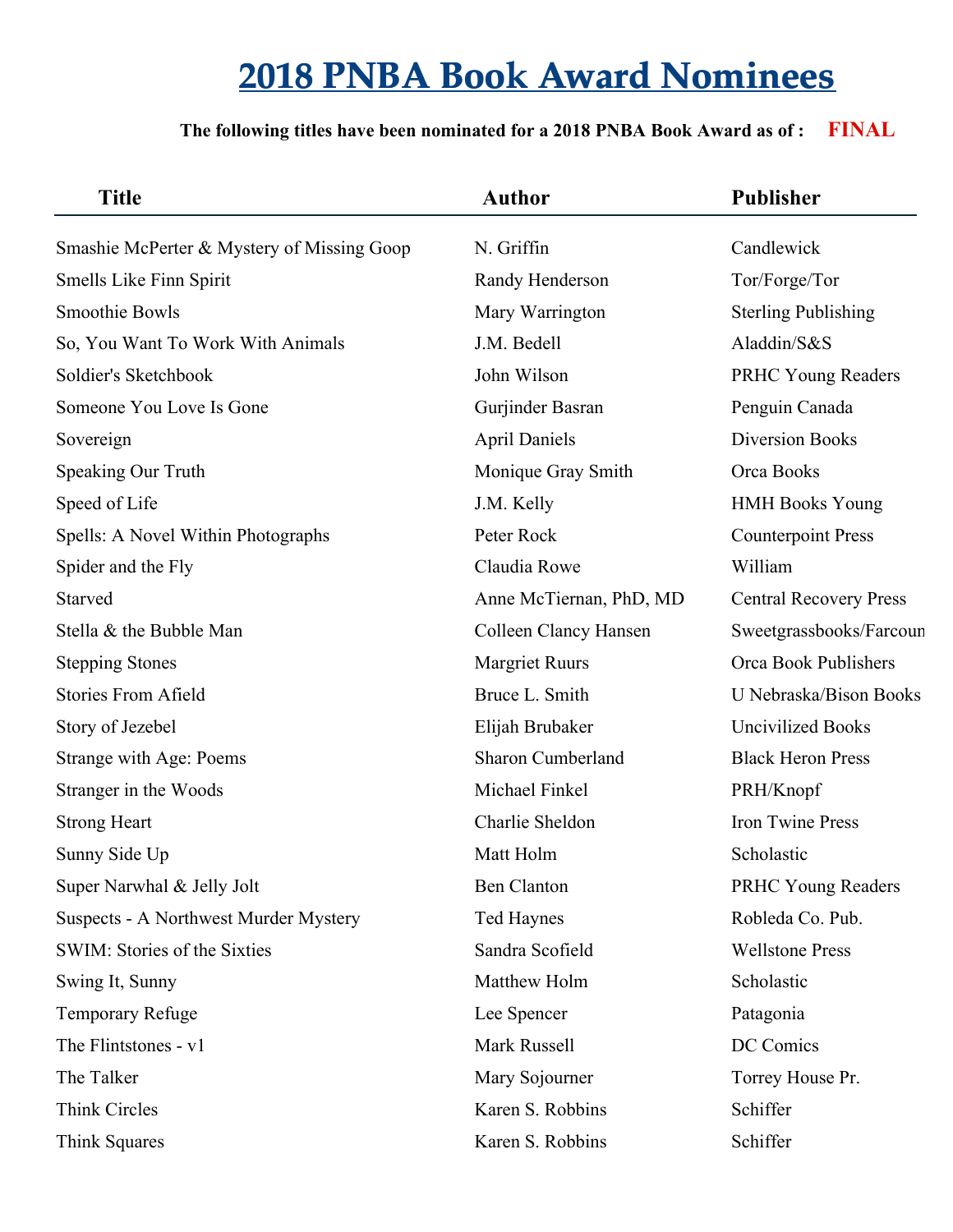| <b>Title</b>                                | <b>Author</b>                                       | <b>Publisher</b>               |
|---------------------------------------------|-----------------------------------------------------|--------------------------------|
| Think Triangles                             | Karen S. Robbins                                    | Schiffer                       |
| This Is How It Always Is                    | Laurie Frankel                                      | <b>Flatiron Books</b>          |
| This Is How It Happened                     | Paula Stokes                                        | HarperCollins                  |
| This Too Shall Collapse                     | Jake Blake                                          | Morgan Online Media            |
| <b>Thought Catching</b>                     | David Mark Jenkins                                  | <b>Thought Catcher Pub</b>     |
| Three Little Birds                          | <b>Rick Steber</b>                                  | Bonanza Pub                    |
| Through a Green Lens                        | Robert Michael Pyle                                 | <b>OSU</b> Press               |
| Tides                                       | Jonathan White                                      | <b>Trinity Univ Press</b>      |
| Tiny Hero of Ferny Creek Library            | Linda Bailey / Victoria jamieson PRHC Young Readers |                                |
| To Catch a Killer                           | Sheryl Scarborough                                  | Tor/Forge/Tor                  |
| Today Will Be Different                     | Maria Semple                                        | Little, Brown                  |
| Tomorrow's Kin                              | Nancy Kress                                         | Tor                            |
| Too Late to Turn Back Now                   | Finn Wilcox                                         | <b>Empty Bowl</b>              |
| Too Shattered For Mending                   | Peter Brown Hoffmeister                             | Knopf Books for Young          |
| Top Dog                                     | Carli Davison                                       | <b>Chronicle Books</b>         |
| <b>Tracking Gobi Grizzlies</b>              | Douglas Chadwick                                    | Patagonia                      |
| Tragically True Adventures of Kit Donovan   | Patricia Bailey                                     | Albert Whitman & Co.           |
| Train to Oriveto                            | Rebecca J. Novelli                                  | <b>Black Heron Press</b>       |
| Trevega House                               | Will North (William Nothdurft)                      | <b>Northstar Editions</b>      |
| Trusting You & Other Lies                   | Nicole Williams                                     | Crown Books Young              |
| <b>Twelve Days</b>                          | <b>Steven Barnes</b>                                | Tor/Forge/Tor                  |
| Twilight Wife                               | A.J. Banner                                         | S&S/Touchstone                 |
| Twindergarten                               | Nikki Ehrlich                                       | HarperCollins                  |
| Two Truths and a Lie: It's Alive!           | Ammi-Joan Paquette                                  | HarperCollins                  |
| Under-the-Bed Fred                          | Linda Bailey / Colin Jack                           | <b>PRHC Young Readers</b>      |
| Underworld                                  | Kevin Canty                                         | W.W. Norton                    |
| Unlocked                                    | Margo Kelly                                         | <b>Adams Media/Merit Press</b> |
| Unmentionable                               | Therese Oneill                                      | Little, Brown                  |
| Unreal and the Real: Selected Short Stories | Ursula K. LeGuin                                    | Saga Press / S&S               |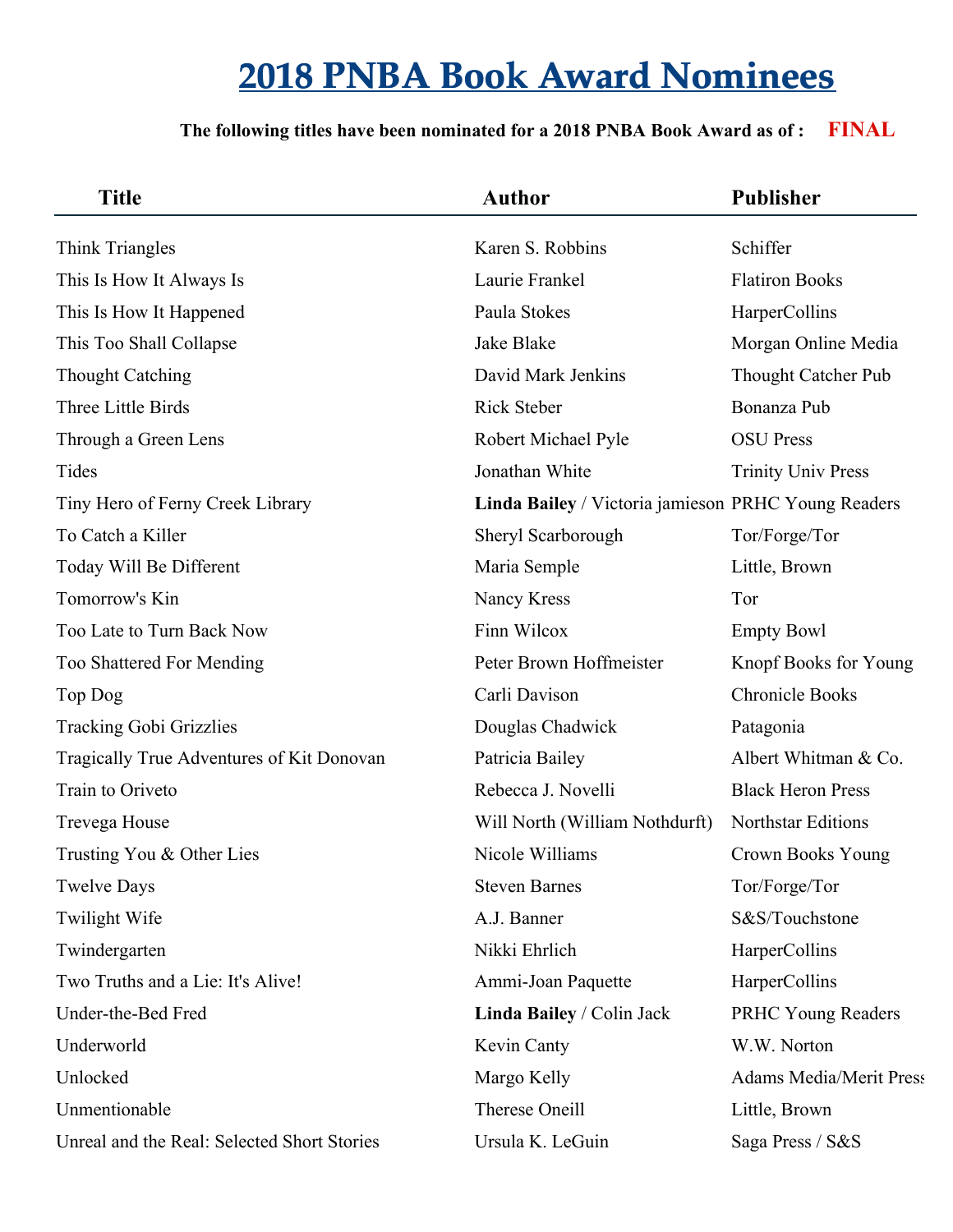| <b>Title</b>                                | <b>Author</b>                     | <b>Publisher</b>            |
|---------------------------------------------|-----------------------------------|-----------------------------|
| Up South                                    | Robert Lashley                    | <b>Small Doggies Press</b>  |
| Upstream                                    | Langdon Cook                      | <b>Ballantine Books/PRH</b> |
| Vagabonding With Kids                       | A.K. Turner                       | Brown Books Pub.            |
| Vagrants & Accidentals                      | Kevin Craft                       | U of Washington Press       |
| Van Life                                    | Sarah Leamy                       | CreateSpace                 |
| Vietnam 1971, Remembering the "101"         | Jim Cheskawich                    | Rex the Blizzard King       |
| Vij's Indian                                | Meeru Dhalwala & Vikram Vij       | Penguin Canada              |
| Vineyard Years                              | Susan Sokol Blosser               | Graphic Arts                |
| Voices in the Stones                        | Kent Nerburn                      | New World Library           |
| Warnings Unheeded                           | Andy Brown                        | <b>WU Press</b>             |
| Warren the 13th $&$ the Whispering Woods    | Will Staehle (with Tania Del      | <b>Quirk Books</b>          |
| We All Have Souls & I Think We Can Prove It | Tom Blaschko                      | Idyll Arbor                 |
| We Love You, Rosie!                         | Cynthia Rylant                    | <b>Beach Lane Books</b>     |
| We Sang You Home                            | Julie Flett                       | Orca Book Publishers        |
| Wedgie & Gizmo                              | <b>Suzanne Selfors</b>            | HarperCollins               |
| Weight of Night                             | Christine Carbo                   | Atria Books/S&S             |
| What a City Is For                          | Matt Hern                         | <b>MIT</b>                  |
| What My Last Man Did                        | Andrea Lewis                      | Indiana Univ. Press         |
| Where Do Jet Planes Sleep At Night          | Brinna Caplan Sayres              | Random House Books          |
| <b>Where Oliver Fits</b>                    | Cale Atkinson                     | <b>PRHC Young Readers</b>   |
| Where Outside the Body is the Soul Today    | Melissa Kwasny                    | U of Washington Press       |
| Whinny Nicker Neigh: Mountain Mustangs      | <b>Shellby Young</b>              | Keokee Publishing           |
| Whipped                                     | William Deverell                  | <b>ECW Press</b>            |
| Whose Moon Is That?                         | Kim Krans                         | Random House Books          |
| Why Do Families Change?                     | Dr. Jillian Roberts, illus. Cindy | Orca Book Publishers        |
| <b>Widow Nash</b>                           | Jamie Harrison                    | <b>Counterpoint Press</b>   |
| Wildman                                     | J.C. Geiger                       | Hyperion                    |
| Willfull Child: Wrath of Betty              | Steven Erickson                   | Tor/Forge/Tor               |
| Wings of Ice                                | Mike Stultz                       | CreateSpace                 |